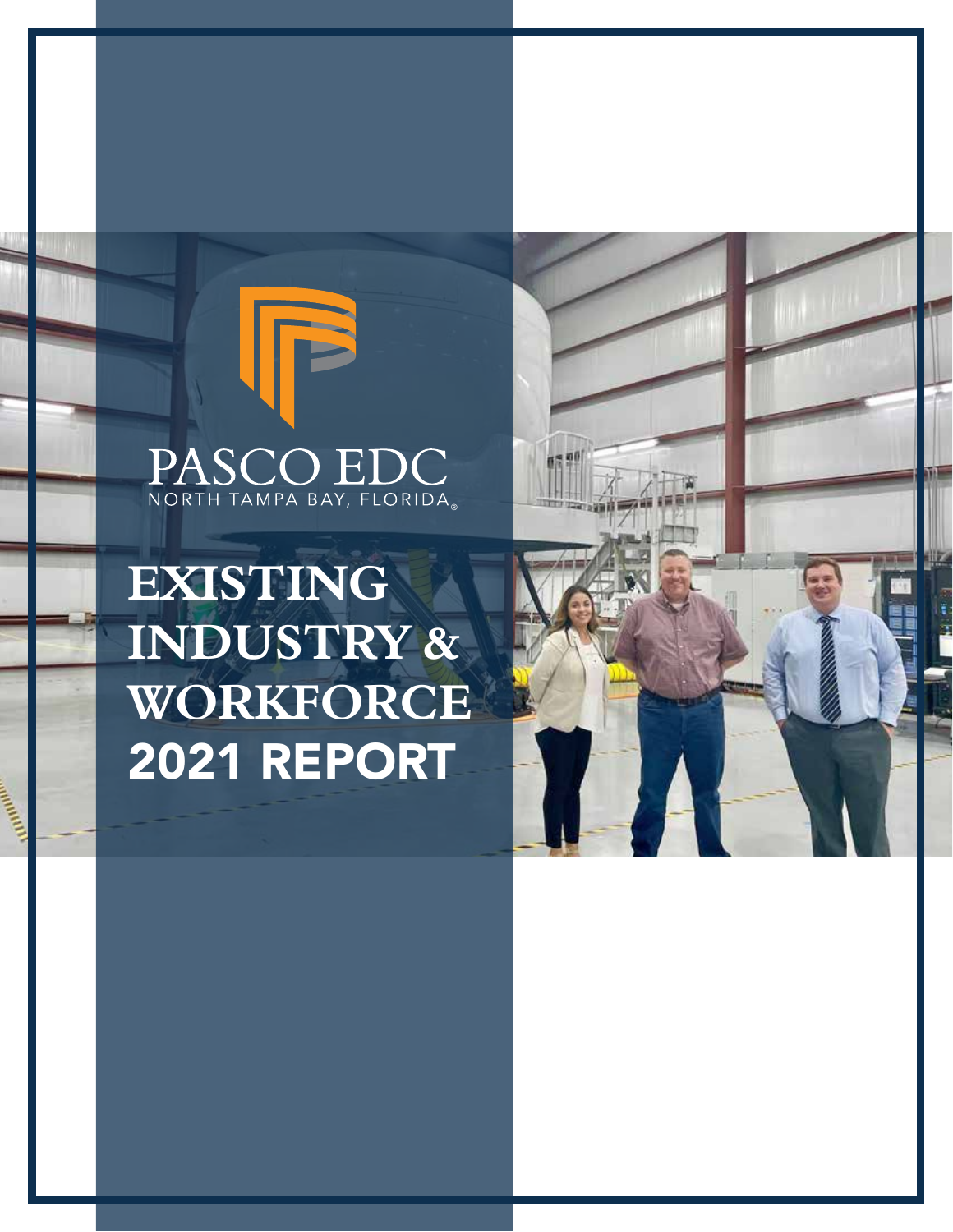

#### A Pasco EDC Publication

This report is based on numerous survey results from Pasco County companies, partner research, and data collection.

#### I. Business Retention & Expansion

Page 3 & 4

#### II. International Business

Page 4

#### III. Labor Market Overview

Page 5

#### IV. Workforce Survey

Page 6 & 7

#### V. Education Overview

Page 8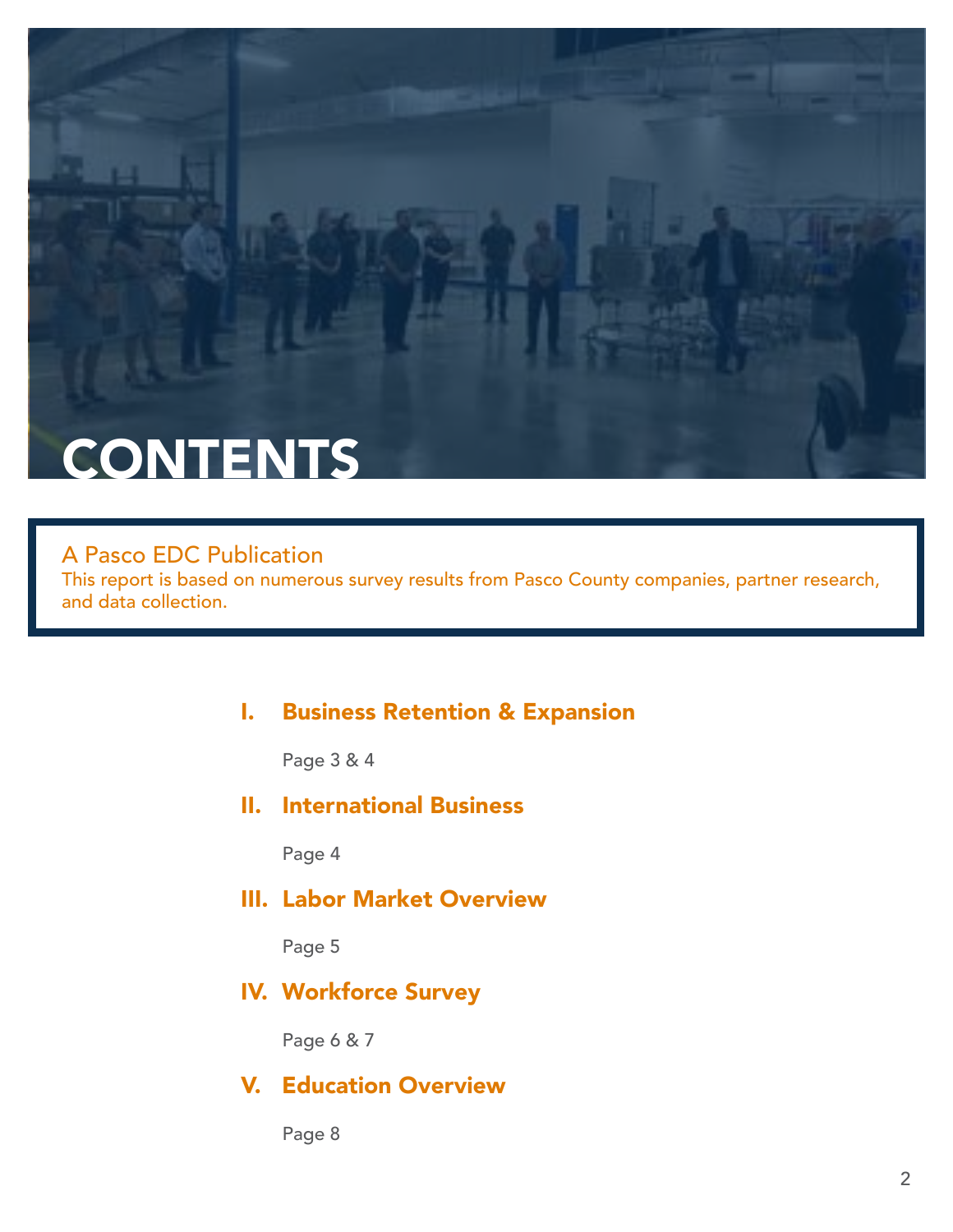# BUSINESS RETENTION & EXPANSION





CAPITAL INVESTMENT \$ 27.4 MILLION

SPECIAL STATUS *Some companies have more than 1*

- 75 Privately owned
- **6** Defense Contractors
- 4 Publicly Traded
- 14 Woman Owned
- **6** Veteran Owned
- 2 Minority Owned

#### NEGATIVE BUSINESS IMPACTS

These are the top 5 responses that were identified as an ongoing trend when visiting or meeting with Pasco industries this fiscal year.

#### 1. COVID

When visiting Pasco County industries, COVID was the most common response when asking what has been the biggest negative impact to their business. Business executives and owners shared how COVID crisis continues to have a repercussion in areas of their production that have a significant negative impact. In 2021 the business community is still experiencing the impact through workforce shortage, supply chain disruption, logistics and loss of sales.

#### 2. WORKFORCE

The limited availability of talent and skilled labor has been an ongoing trend during visits in this fiscal year. Overall, we have identified several areas and challenges employers are currently experiencing. The Pasco EDC Workforce program is currently focusing on efforts that will help bridge those gaps by providing employers different resources/programs that will help fulfill their workforce needs.

#### 3. SUPPLY CHAIN DISRUPTION

Most of Pasco County industries are experiencing a supply chain disruption. It has affected business in several ways



BUSINESS INDUSTRIES



*The business climate in Pasco County is perfect for all businesses from start-ups to global headquarters*

including logistics through sea, air and land, cost of raw materials, increase in shipping cost, increase in exporting and importing cost, delays in delivery of products, freight cost and more.

#### 4. LIMITED OPTIONS TO EXPAND WITHIN PASCO **COUNTY**

Despite current challenges that relate to COVID repercussions, many of Pasco industries visited have or will have a need to expand in the next 3 years. This is largely due to having a significant number of essential industries in the county that produce or supply needed goods. While COVID impacted several industries negatively, others flourished through the need of having a U.S. established industry.

#### 5. LOSS OF SALES AND LIMITED BUSINESS DEVELOPMENT OPPORTUNITIES

Several industries have had an impact on their sales and business development due to COVID. The majority are Aviation industry related companies, the others are due to the uncertainty of business climate.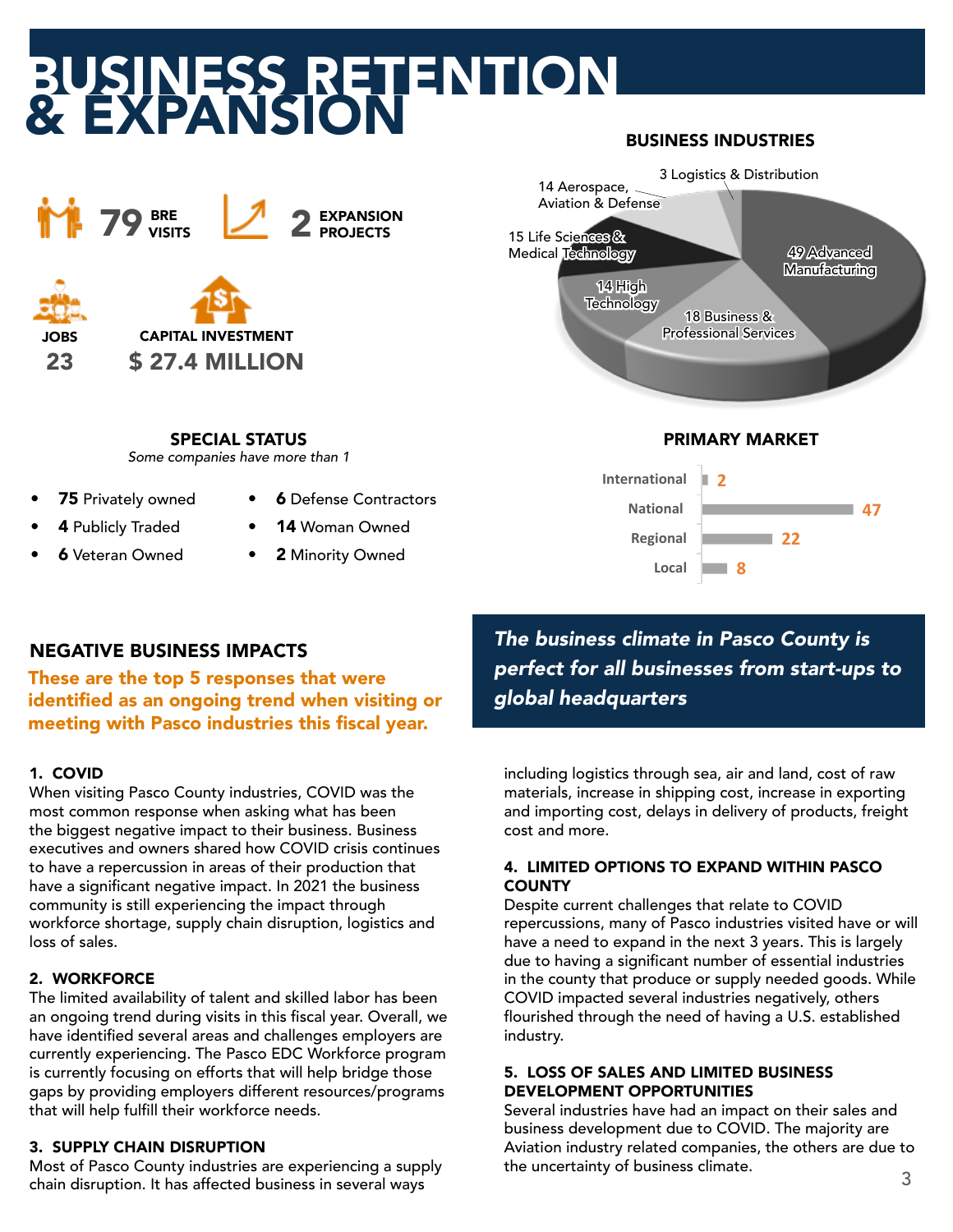#### BUSINESS CHALLENGES IN PASCO COUNTY

#### Top 5 common responses

- 1. Permitting and Cost Related to the Process
- 2. Limited Commercial Real Estate Inventory/Sites
- 3. Infrastructure
- 4. Limited Workforce
- 5. Upkeep of Public Areas/Limited Amenities



#### BIZ WALK

On March 11, 2021 the Pasco EDC BRE and workforce program, together with Biz-walk partners from Pasco Hernando State College, CareerSource, Spherion, and the Pasco Sherriff's Office Business Crime Prevention hosted a business community event at 4450 Pet Ln, Lutz, FL 33559 in Compark 75.

Weeks prior to event date, Pasco EDC announced the event to companies within the business park via mail and advertisement. Company representatives from the area were invited to stop by and meet the Pasco EDC and business community partners to obtain valuable resources being offered as a service to the business community.

Compark 75 is an industrial business park located in Lutz and houses close to 20 Pasco primary and target industries. The space was facilitated by Heidi Tuttle-Beisner with Commercial Asset Partners allowing Pasco EDC and partners to host the 4-hour event for companies from the area to stop in to meet each business community partner.

- CareerSource Pasco Hernando
- Pasco Sheriff's Office
- **Spherion**
- Pasco EDC

### INTERNATIONAL BUSINESS

#### COMPANIES EXPORTING 48

COMPANIES IMPORTING 32

#### EXPORT MARKETS

- **Europe**
- **Caribbean**
- Canada
- **Mexico**
- Latin America
- **Asia**

KNOWLEDGE OF EXPORT ASSISTANCE/INCENTIVES 63 COMPANIES



*>> 7 companies participated in business matchmaking opportunities through Enterprise Florida Inc. (EFI) and/or the U.S. Commercial Service*

*>> 63 Pasco companies received export counselling from Pasco EDC.*

*>> Reported export sales for Pasco companies were \$120,500.*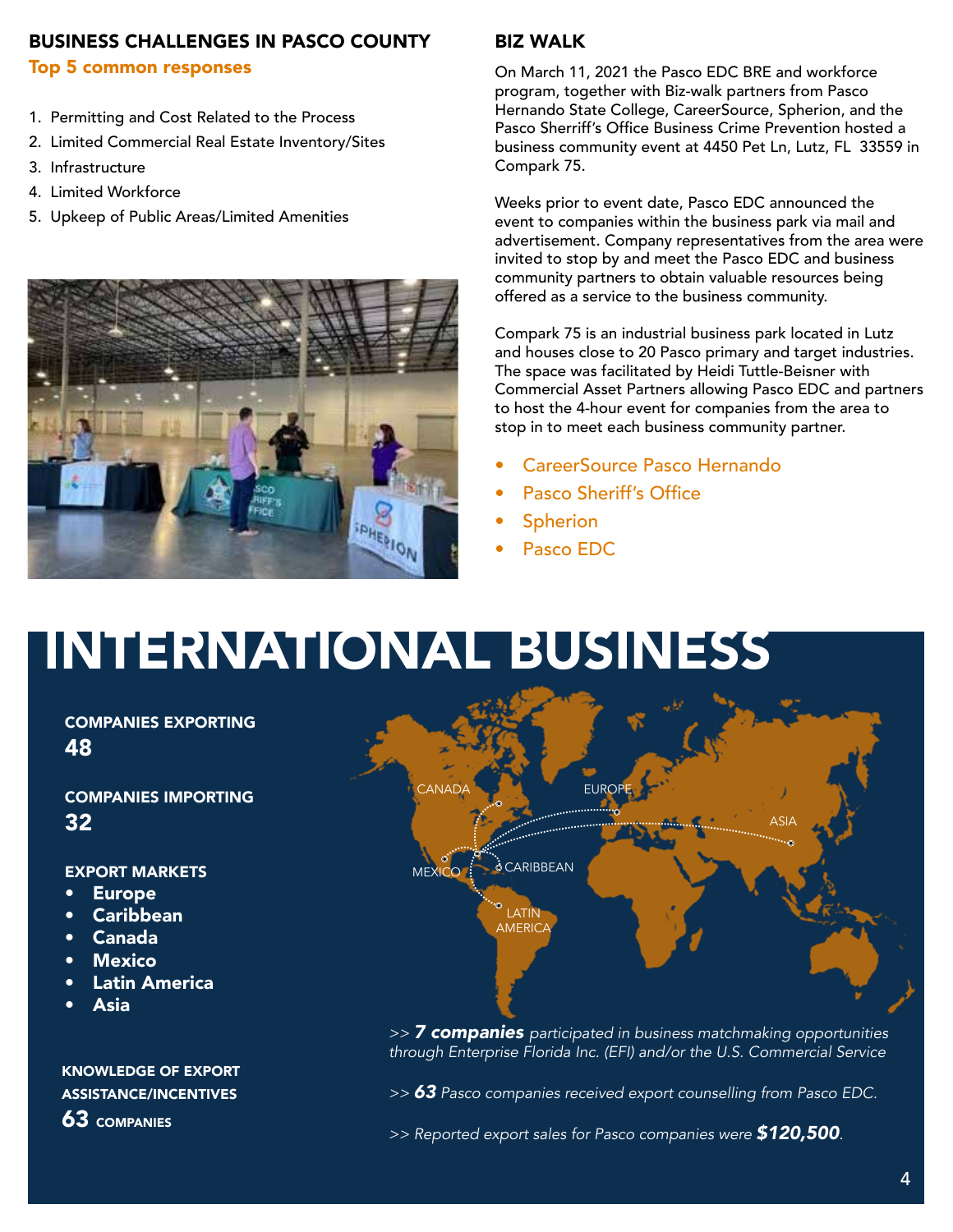## LABOR MARKET OVERVIEW

*Source: Jobs Eq 4 quarter moving, August 2020*

| <b>YEAR-OVER</b><br><b>ANNUAL JOB GROWTH</b> | <b>PASCO</b> | $-2.0\%$   $-4.8\%$<br>EL. |
|----------------------------------------------|--------------|----------------------------|
|                                              |              | 4 70/ I F 00/              |

UNEMPLOYMENT RATE **4.7% | 5.0%**<br>PASCO FL

*\*American Community Survey 2018, +Florida Department of Economic Opportunity, Bureau of Workforce Statistics and Economic Research, Quarterly Census of Employment and Wages Program (QCEW), Q1 2020 - Q1 2021*

| <b>LABOR FORCE</b>                                         | 254,553 +16,082 |                      |
|------------------------------------------------------------|-----------------|----------------------|
| <b>PRIME AGE LABOR FORCE</b><br><b>PARTICIPATION RATE*</b> | <b>PASCO</b>    | 78.3%   81.2%<br>EL. |
| <b>WAGE GROWTH+</b>                                        | <b>PASCO</b>    | $+2.9\%$   $+5.04\%$ |



2021 was a year of recovery in Pasco County. Almost every economic metric is moved in the right direction and the labor market quickly tightened. Employers are now faced with increased pressures to remain competitive in the labor market as wages rise, and retention rates dip. Certain industries saw these effects more than others. Retail, hospitality, and construction all faced the greatest impacts of the tightening market. The good news is Pasco County continued to add around 2,000 workers to the pool each month as Tampa Bay continued to be a top destination for domestic migration. Other industries such as business and professional services and high technology have continued to adjust to the shifting preferences of workers who are placing more value on workfrom-home opportunities, workplace safety, and schedule flexibility.



#### JOB OPENINGS BY INDUSTRY

*Source: Jobs EQ Aug. 20-21*

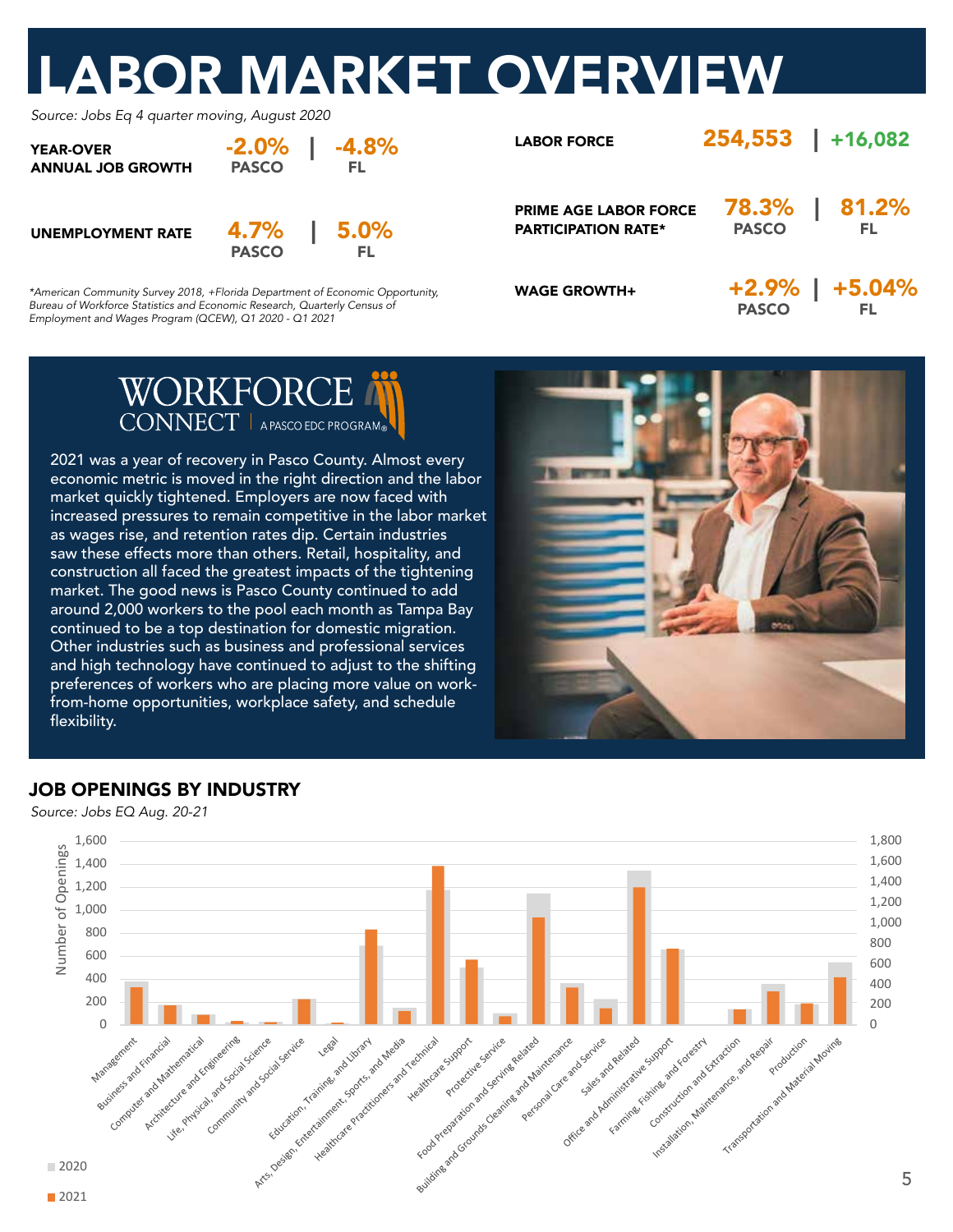### WORKFORCE SURVEY

| ____<br>_____<br>-<br>__ |
|--------------------------|
| __                       |
| _____<br>___             |
| _____<br>_____           |
|                          |

SURVEYS DISTRIBUTED 1,126

RESPONSES RECEIVED 130



#### HIRING CLIMATE

The businesses who offered data to support this year's Workforce Report represented some of the largest employers in the county. Combined they employ thousands of workers across all of our major industry sectors. From public institutions to multinational firms to non-profit organizations all are growing in Pasco and their insights into our region's workforce will help shape its future.

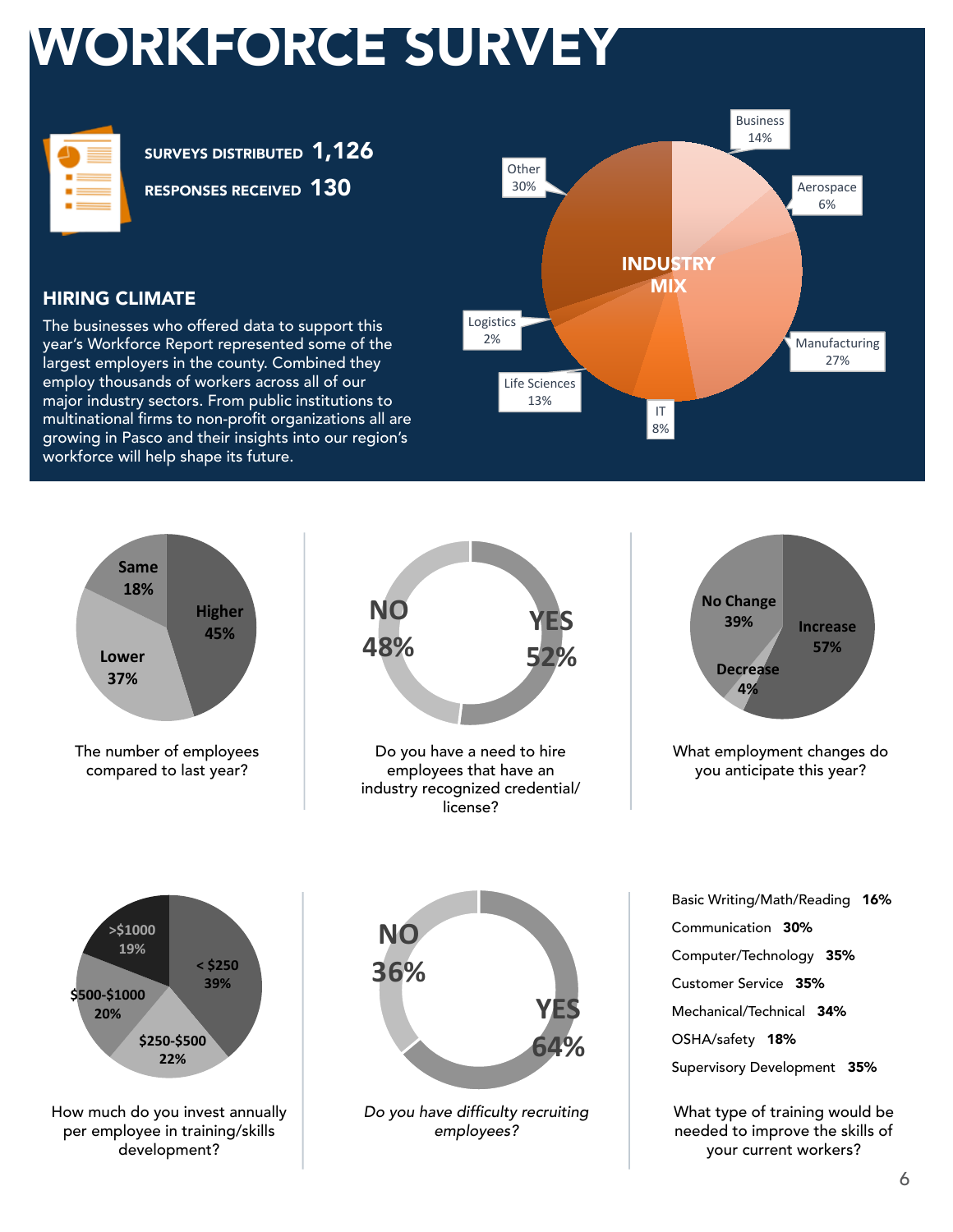#### RATING OF CURRENT WORKFORCE

How do you rate workers with respect to the following items?

| 2.6/5               | 3.4/5               |
|---------------------|---------------------|
| <b>AVAILABILITY</b> | <b>QUALITY</b>      |
| 3.2/5               | 4/5                 |
| <b>STABILITY</b>    | <b>PRODUCTIVITY</b> |



#### EMPLOYEE RECRUITMENT

Which industry recognized credentials/licenses are most valuable to your organization?



#### TRAINING & ECONOMIC DEVELOPMENT ASSISTANCE

Businesses were asked to respond to the familiarity and use of training and economic development assistance programs in Pasco County. The results are shown below:

#### **Familiarity of Training Resources**

| CareerSource Pasco Hernando Customized Training       | 25.38% |
|-------------------------------------------------------|--------|
| CareerSource Pasco Hernando On-the-Job Training (OJT) | 17.69% |

#### **Familiarity with Hiring Resources**

| EmployFlorida.com                  | 23.08% |
|------------------------------------|--------|
| JoinHandshake.com                  | 12.31% |
| CareerSource Pasco Hernando        | 33.85% |
| <b>Boley Centers</b>               | 4.62%  |
| <b>Hope Services</b>               | 3.85%  |
| The Arc                            | 4.62%  |
| <b>Metropolitan Ministries</b>     | 11.54% |
| Pepin Academies Transition Program | 6.15%  |